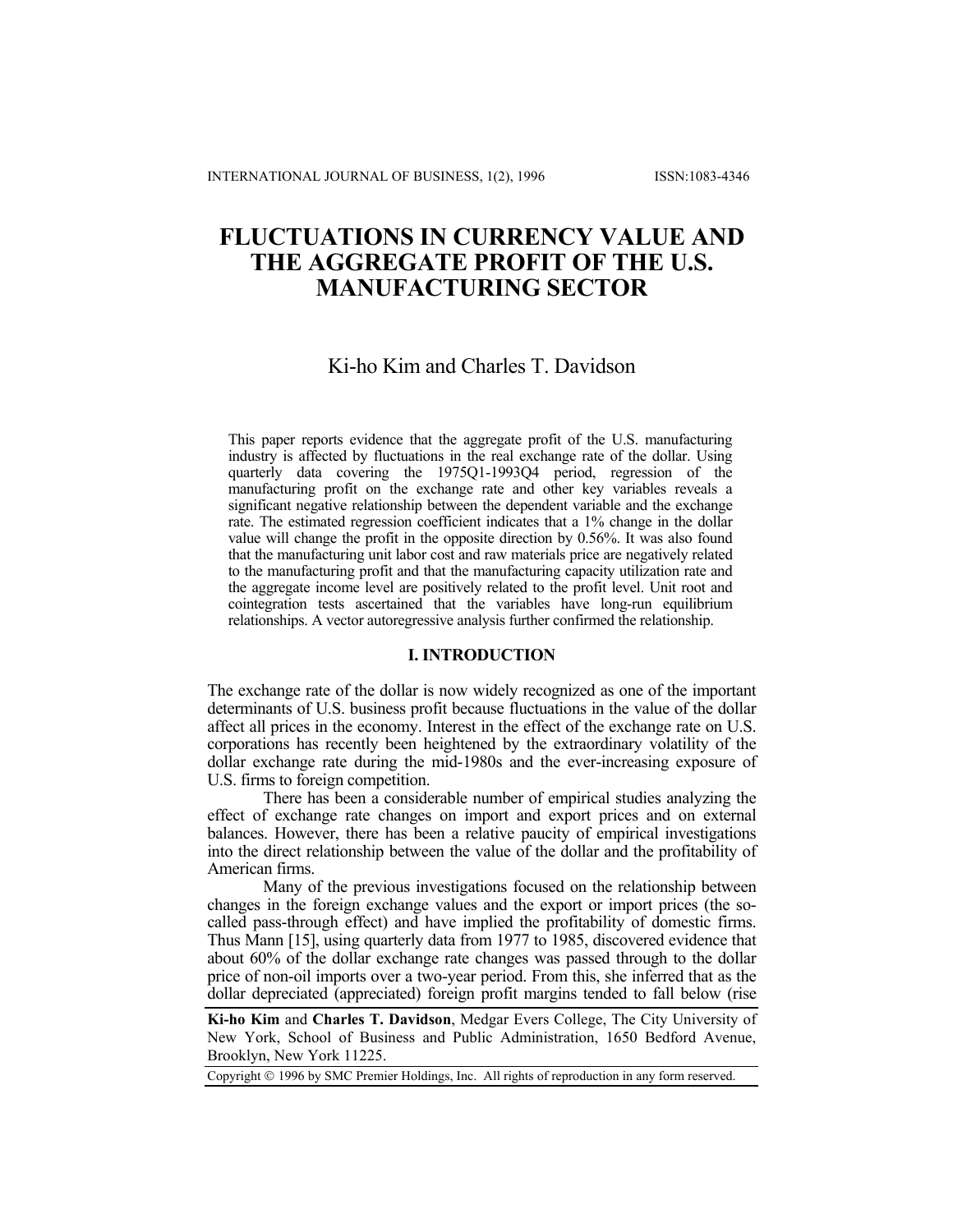above) their normal levels. Evidence of U.S. exports of non-agricultural goods, in contrast, suggested that the profit margin of U.S. exporters was hardly affected by the exchange rate fluctuations: pass-through for U.S. exports was close to 100%; i.e., the foreign currency price of U.S. exports rose almost one-for-one with the dollar appreciation.

 Dornbusch [2] relied on various models of industrial organization to explain price adjustments in terms of the degree of market concentration, the extent of product homogeneity and substitutability, and the relative market shares of domestic and foreign firms. His analysis predicted that a dollar appreciation would lead to a decline in the U.S. price of imports but that the extent of the drop depended on the homogeneity of goods, the competition, and the number of home and foreign firms in the market. For U.S. exports, the models showed that the relative (export/import) prices generally remained unchanged as a result of dollar appreciation. Absence of appropriate data, unfortunately, prevented Dornbusch from conducting a rigorous empirical test of the models; but his "informal" quantitative analysis confirmed the analytical findings.

 In a similar analytical work, Fisher [5] confirmed the link between exchange rate changes and import prices and concluded that the pass-through depended on the market structure. Ohno [17], studying exchange-rate-caused pricing behaviors of U.S. and Japanese businesses, attributed the differing degree of pass-through to firms' planning horizons and the existence of hysteresis. In particular, he showed that if Japanese exporters are long-term maximizers while U.S. businessmen are short-term maximizers, pass-through to U.S. prices would be lower and Japanese export penetration in the U.S. market higher.

 Using an extensive collection of data from the U.S. and nine other industrial nations that accounted for more than 75% of U.S. imports of manufactured goods, Hooper and Mann [8] found a significant and negative relation between the value of the dollar and U.S. import prices of manufactured goods. More specifically, they estimated the impact of pass-through to be about 20%; but over a period of five to seven quarters, the import prices changed by about 60% of the exchange rate fluctuations.

 While many of the studies focused on U.S. experiences, Khosla and Teranishi [12] examined export price behaviors of 23 countries and discovered substantial differences in the degree of pass-through among them. They found that the international differences in pass-through were strongly influenced by the trade composition of individual countries; i.e., the nations with a higher proportion of final goods in their export mix had a higher pass-through of changes in exchange rates to export prices than did the countries where exports of raw materials predominated.

 In a related endeavor, Ma and Kao [13] employed monthly data from 1973 to 1983 to investigate the impact of exchange rate fluctuations on the relative stock prices of the seven industrialized countries. Their findings showed that the equilibrium relative stock prices were negatively related to exchange rate changes but positively related to exchange rate levels.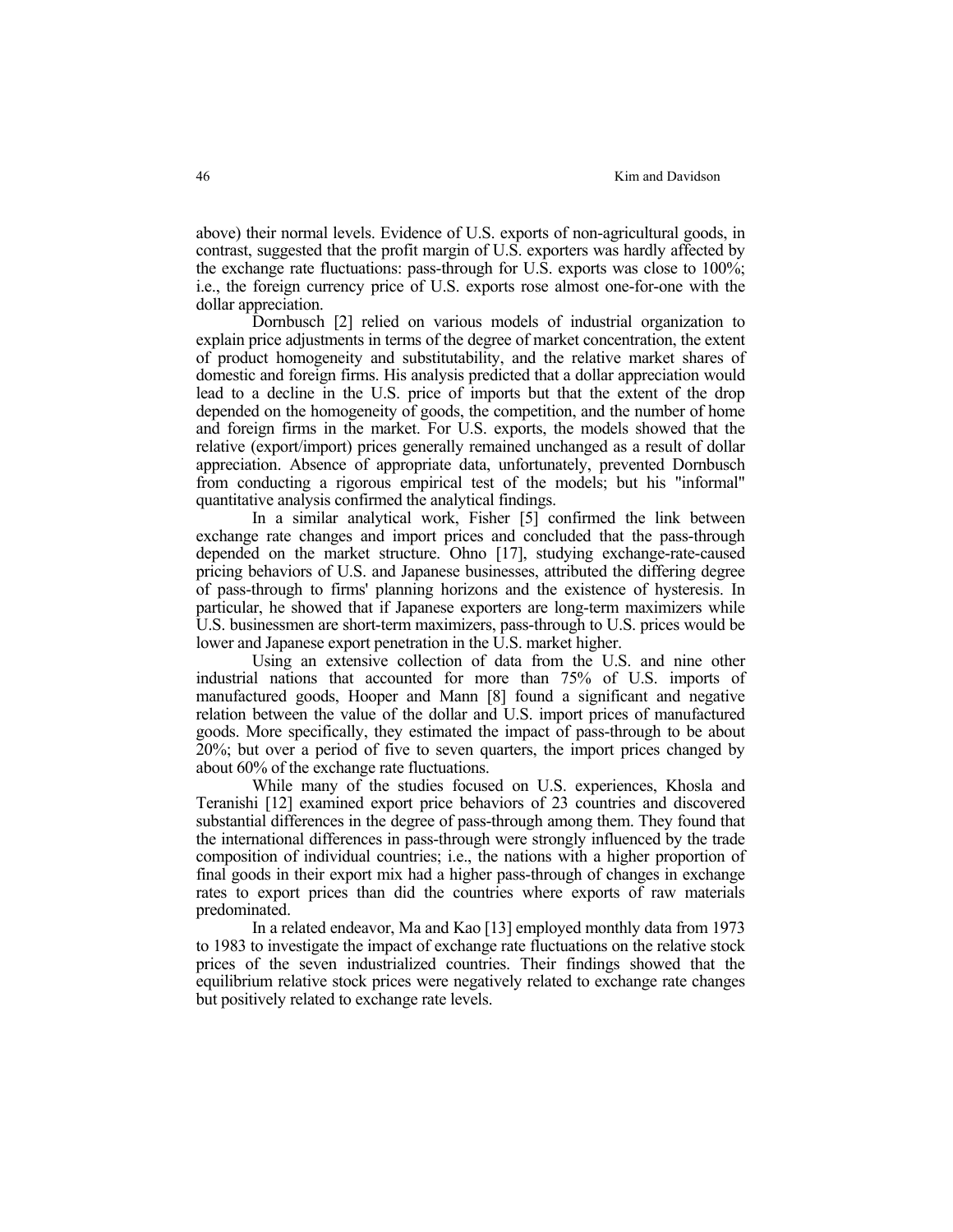One recent study linked foreign exchange rates directly to the profitability of U.S. manufacturing firms. Hung [9] used a large number of variables in a threeequation, simultaneous system to evaluate the overall impact of exchange rate swings on the aggregate profits of domestic firms since 1973. The author found that a sustained appreciation in the dollar exchange rate had a significant negative effect on the profit level of U.S. firms. $<sup>1</sup>$  $<sup>1</sup>$  $<sup>1</sup>$ </sup>

In this paper, we engage in empirical research on factors that influence the profitability of U.S. manufacturing corporations. Among the variables considered as significant determinants of the aggregate profit is the dollar exchange rate because the fluctuations in the dollar value have had a considerable effect on corporate profit. The purpose of this study is to provide empirical evidence of a direct linkage between the dollar exchange rate and the profitability of U.S. manufacturing firms.

Hung [9] tackled the problem by employing more than a dozen variables and using traditional regression analysis. This approach features a theoretical dichotomy in endogenous and exogenous variables. The current study uses a much smaller number of variables and a single-equation model. In addition, we extend the analysis by utilizing a cointegration method, which ascertains whether variables in a model have long-run equilibrium relationships, and a vector autoregressive (VAR) system, which is a popular statistical technique employed in dealing with the problem of categorizing endogenous and exogenous variables on *a priori* basis.

Our findings indicate that all the factors we examine have significant effects on manufacturing profits. In particular, the value of the dollar is negatively related to the aggregate profit of the manufacturing sector.

This paper is organized as follows: analytical framework and data are described in Section II, followed by regression and other statistical tests in Section III. Section IV presents concluding remarks.

#### **II. ANALYTICAL FRAMEWORK AND DATA**

Of many complex factors influencing business profit, we selected six variables to account for manufacturing profit. The model features profit (PF) as a function of the dollar exchange rate (ER), the manufacturing capacity utilization rate (CU), the manufacturing unit labor cost (LC), raw industrial materials price (MP), interest rate (R), and disposable personal income (Y) of the United States; i.e.,

$$
PF = a_0 + a_1 ER + a_2CU + a_3LC + a_4MP + a_5R + a_6Y + u
$$
 (1)

While the model may be criticized as being too naive and simple to describe the intricate phenomenon of profit determination, we believe it is adequate to capture the essential relationships among the variables. Furthermore, the parsimonious and simple nature of the model is justified in view of the well-known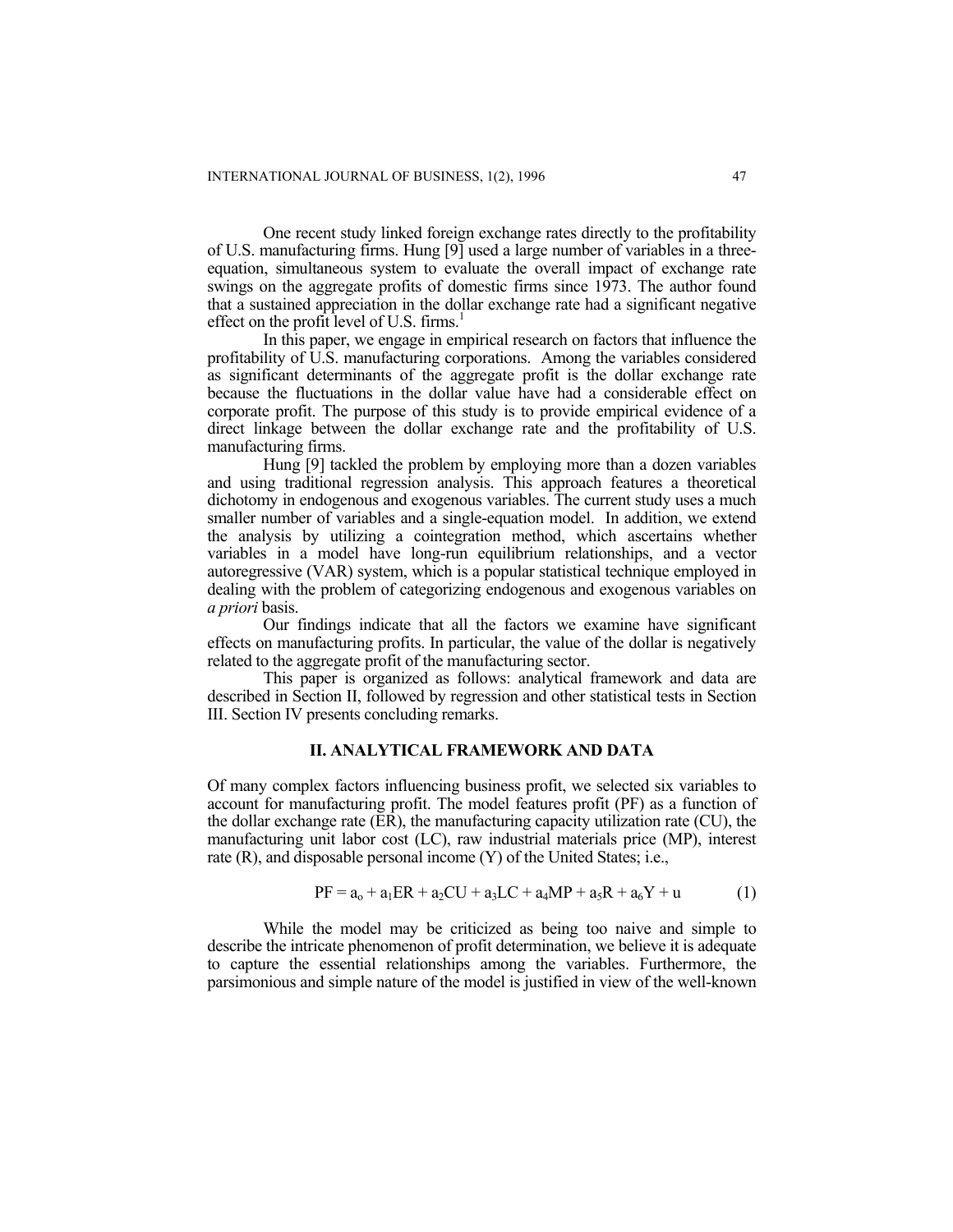fact that large and elaborate models do not necessarily fare better than smaller and unsophisticated versions. Besides, the number of variables has to be limited in a VAR analysis in order to save degrees of freedom.

 It is hypothesized that PF is negatively related to ER, LC, MP, and R and positively related to CU and Y. The theorized relationship of PF to the independent variables is straightforward. Higher capacity usage rates translate into a lower average cost of production as fixed costs are shared by more units of output, whereas increases in unit labor cost, materials price, and interest rate mean less profit, assuming firms cannot pass on the increased costs to product prices in the short run. Firms experience increased demand for their products and find it easier to raise prices when income is rising.

 The relationship between PF and ER is more tangled and difficult to extricate. First, we have to distinguish between exporters and importers/producers of importables. Variations in the exchange rate cause the prices of importables and exportables, and, consequently, the profit, to change in the opposite direction. For example, depreciation of the dollar brings about higher import prices and leads to price increases for domestic goods, while domestic exporters have incentives to raise the dollar prices as their products become cheaper in foreign currencies. Appreciation of the dollar has the opposite effect: Imports and importables become cheaper so that the domestic prices decrease, and domestic exporters are pressured to lower the dollar prices to offset the increasing foreign currency prices of their products.[2](#page-17-1)

 The fluctuating value of the dollar has another effect on profit that is contrary to the above explanation. When the dollar appreciates (depreciates), the profit level tends to expand (contract) as costs of imported materials decrease (increase). This positive impact, however, is more than offset by the negative influence as explained above for the following reasons. The profit of the domestic manufacturers cannot improve noticeably when the dollar is stronger because the falling domestic prices will neutralize the effect on the profit of cheaper materials costs. Similarly, the profit level cannot deteriorate substantially when the dollar is weaker because rising domestic prices tend to lessen the impact of increasing materials costs on corporate profit. Second, since the costs of imported materials constitute only a fraction of the total production cost, any change in their prices will have a less proportionate effect on total cost. Therefore, the influence of the costs of imported materials on the profitability is much less important than that of product pricing.

 Another consideration is the two-faceted impact of exchange rate changes on the profit level, i.e., the volume effect on both the importers and the exporters of manufactured goods and the translation effect on exports of manufactured goods. In order to analyze these effects, we have to know the degree of exchange rate pass-through for imports and exports. For instance, a complete (100%) passthrough means that the foreign currency prices of exports change one-for-one with exchange rate changes, while the domestic currency prices of exports remain the same, so that only the volume effect occurs. In the other extreme case of a zero percent pass-through, foreign currency prices of exports remain the same but the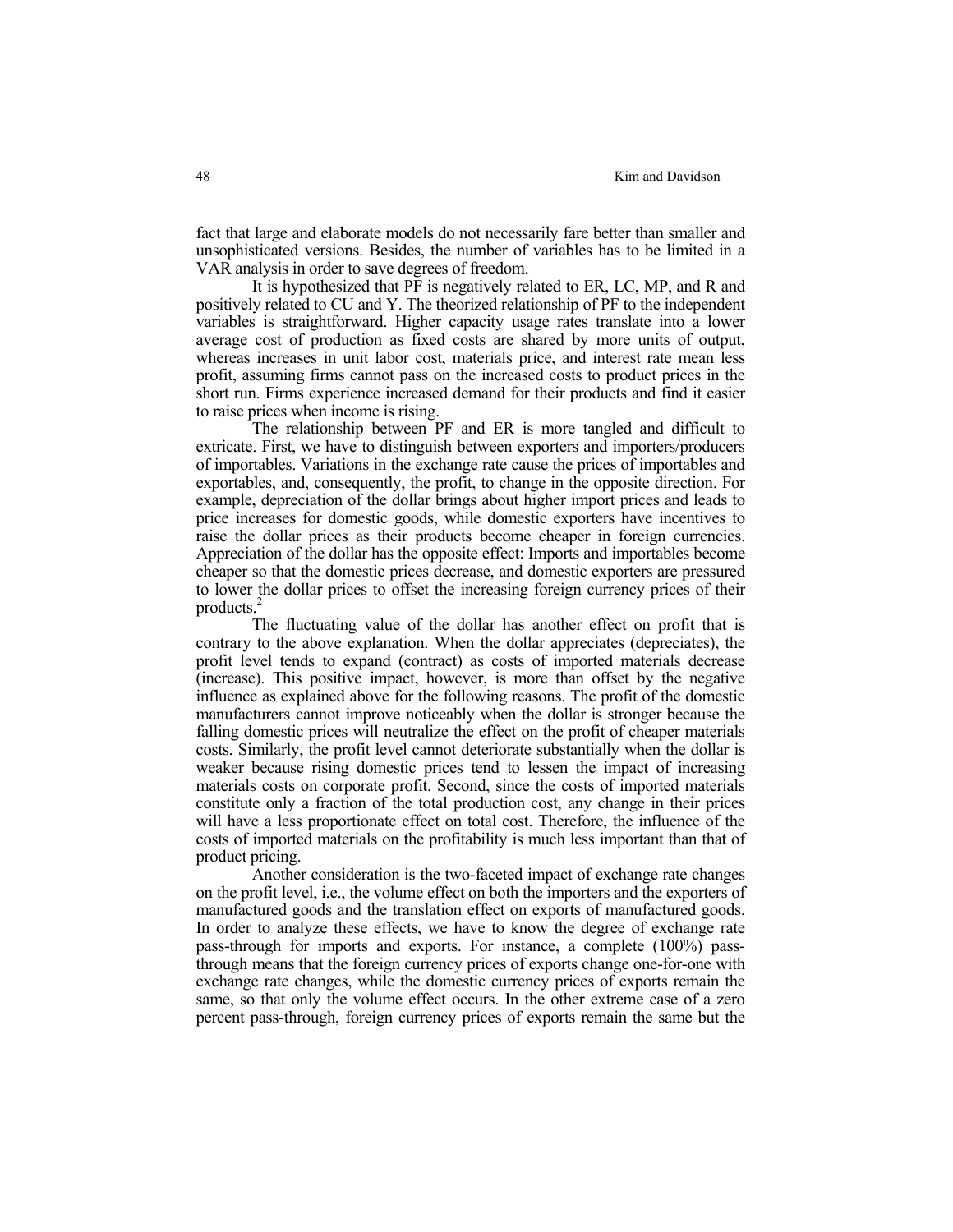domestic currency prices of exports change one-for-one with exchange rate changes, so that only the translation effect arises.

The prior empirical studies (e.g., [8,15]) confirmed a near complete passthrough for U.S. exporters and an approximate 60% pass-through for foreign suppliers to U.S. markets. This means that appreciation of the dollar, for example, will cause a reduction in the U.S. export volume and a fall in domestic prices as imports and importables cost less, thus tending to lower aggregate profit. Depreciation of the dollar will bring about the opposite result as the foreign currency prices of U.S. exports decrease (so that the  $\hat{U}$ .S. export volume increases) and the dollar prices of imports and importables increase, causing profit to increase. Notice that the (partial) translation effect is experienced only by foreign suppliers since a 100% pass-through is assumed for U.S. exporters.

The data set employed for the statistical analysis covers the period from the first quarter of 1975 to the last quarter of 1993. These variables are included in the data set: PF is the manufacturing corporate profit (before deduction of capital consumptionallowances, with inventory valuation adjustment)<sup>3</sup> divided by the producer price index; ER is the real multilateral trade-weighted value of the dollar (units of foreign currency per dollar so that an increase means dollar appreciation); CU is the manufacturing capacity utilization rate; LC is the index of manufacturing unit labor costs (labor compensation costs expended in the production of a unit output); MP is the index of raw materials price; R is a real interest rate derived as the yield on new issues of high-grade corporate bonds minus an inflation rate measured by the consumer price index; and  $\hat{Y}$  is the disposable personal income in 1982 dollars.

Values of PF, ER, Y, and the producer price index are obtained from various issues of the *Economic Report of the President*. Values of CU, LC, the consumer price index, MP, and the yield on new issues of high grade corporate bonds are obtained, respectively, from pages C-33, December 1994; C-41, October 1995; C-43, November 1994; C-30, November 1994; and C-40, November 1994; in issues of *Survey of Current Business* published by the U.S. Department of Commerce. All the variables except the interest rate are in natural logarithm.

#### **III. STATISTICAL ANALYSIS**

As is usual with time-series data, the OLS regression of Equation (1) resulted in serious serial correlation; and the Cochrane-Orcutt procedure was used to remove autocorrelation. On the other hand, application of a homoscedasticity test of Pagan and Hall [18] indicated constancy in the error term. The regression estimate is presented below,<sup>4</sup> [w](#page-17-3)ith t-statistics in parentheses.

$$
PF = 3.61 - 0.50ER + 1.40CU - 0.65LC - 0.40MP - 0.008R + 0.29Y
$$
  
(-1.09) (-2.27) (2.84) (-1.98) (-1.35) (-0.40) (1.02)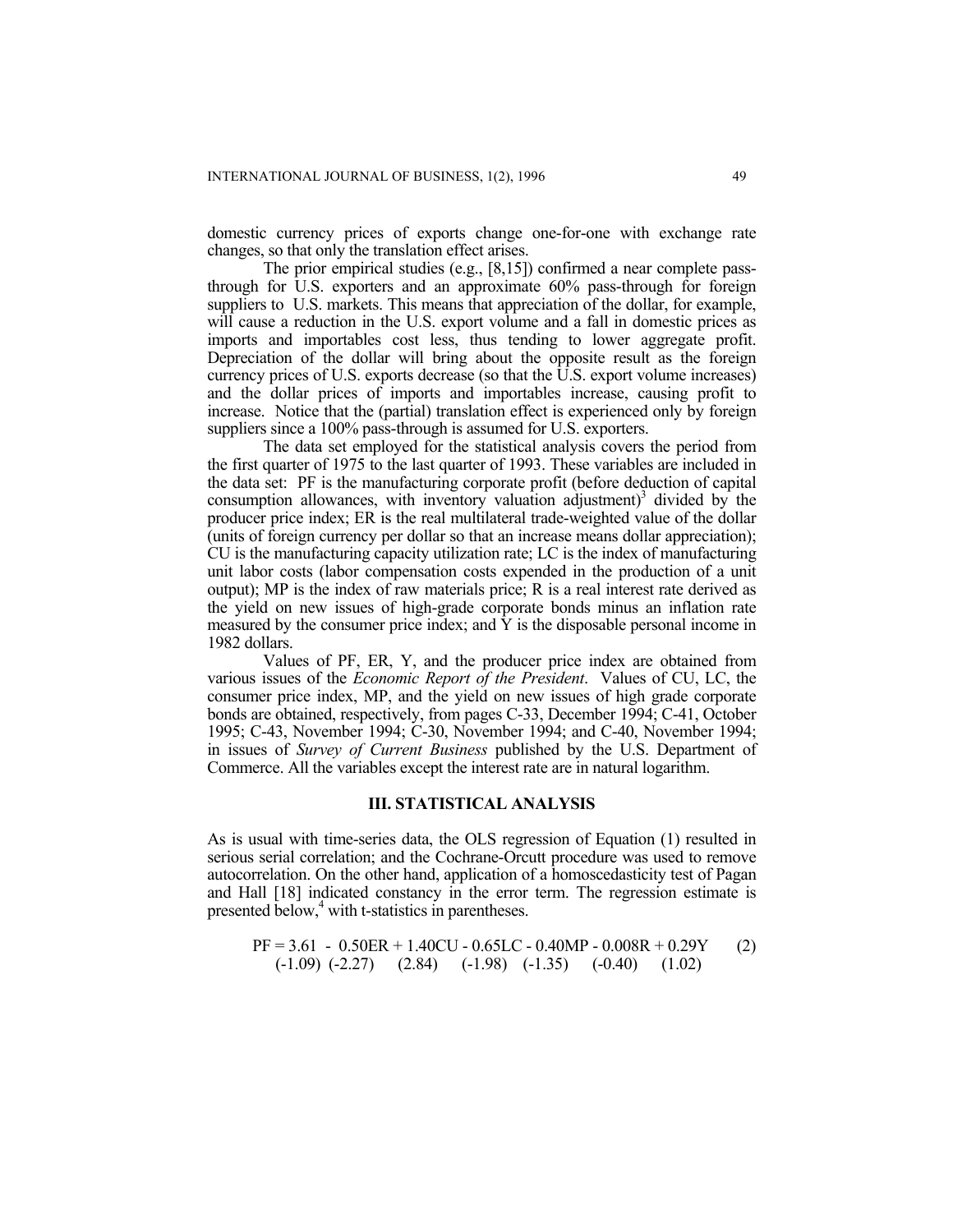## Adjusted  $R^2 = 0.842$  DW = 1.98  $F(10, 61) = 21.2$

 All the variables have the correct signs; the F and Durbin-Watson statistic are satisfactory; but the t-statistics of MP, R, and Y are not significant at the 95% level of confidence interval. There appears to be a serious multicollinearity problem, especially for the interest rate variable. Use of other measures of interest rate such as nominal rates or real rates based on the yield on AAA corporate bonds or long-term U.S. Treasury bonds did not fare any better.

 It was decided to omit the interest rate in view of its lowest t-value and the insignificant coefficient.<sup>5</sup> The revised regression produced much improved estimates as shown in the equation below.

 PF = 3.56 - 0.56ER + 1.45CU - 0.79LC - 0.40MP + 0.38Y (3) (1.10) (-3.30) (2.97) (-2.09) (-1.79) (1.99) Adjusted R2 =0.846 DW = 1.97 F(9,62) = 23.9

 The t-statistics of the explanatory variables are significant at the 95% or higher level of confidence, except that of MP, which is significant at the 90% level. The adjusted  $R^2$  is hardly affected by the omission of the interest rate variable.

 As hypothesized, the exchange rate is negatively related to profit and plays a significant role. Since the variables are in logarithm, their coefficients are regarded as elasticities. Thus, for example, a 1% change in the exchange rate will bring about a 0.56% change, in the opposite direction, in manufacturing profit. Even though the magnitude of the exchange rate coefficient is not the largest, the importance of the exchange rate in the determination of the profit derives from the fact that it fluctuates more frequently and widely than any other variables.

Hung [9:54] reports "...we find that a 10 percent sustained appreciation in the dollar would eventually result in about a 6 percent decline in gross U.S. manufacturing profits." This translates to an elasticity of -0.60, as compared with our estimate of -0.56.

 It is desirable to separate the impact of currency fluctuations on corporate profit between importers and exporters, but data problems prevent such an undertaking. However, some insight can be gathered via a simple technique employed by Ma and Kao  $[13]$ <sup>6</sup> This method boils down to modifying the exchange rate variable so that the net impact of exchange rate changes on profit is determined by the relative importance of exporting firms versus importing firms in the manufacturing sector. The modified exchange rate is constructed as

$$
ER_t = ln(s/c)_t(lnER_t - lnER_{t-1})
$$

where ln is natural logarithm and c and s are, respectively, the cost and sales elasticity with respect to changes in the exchange rate.

The sign of  $ln(s/c)$  depends on the U.S. trade imbalance, i.e.,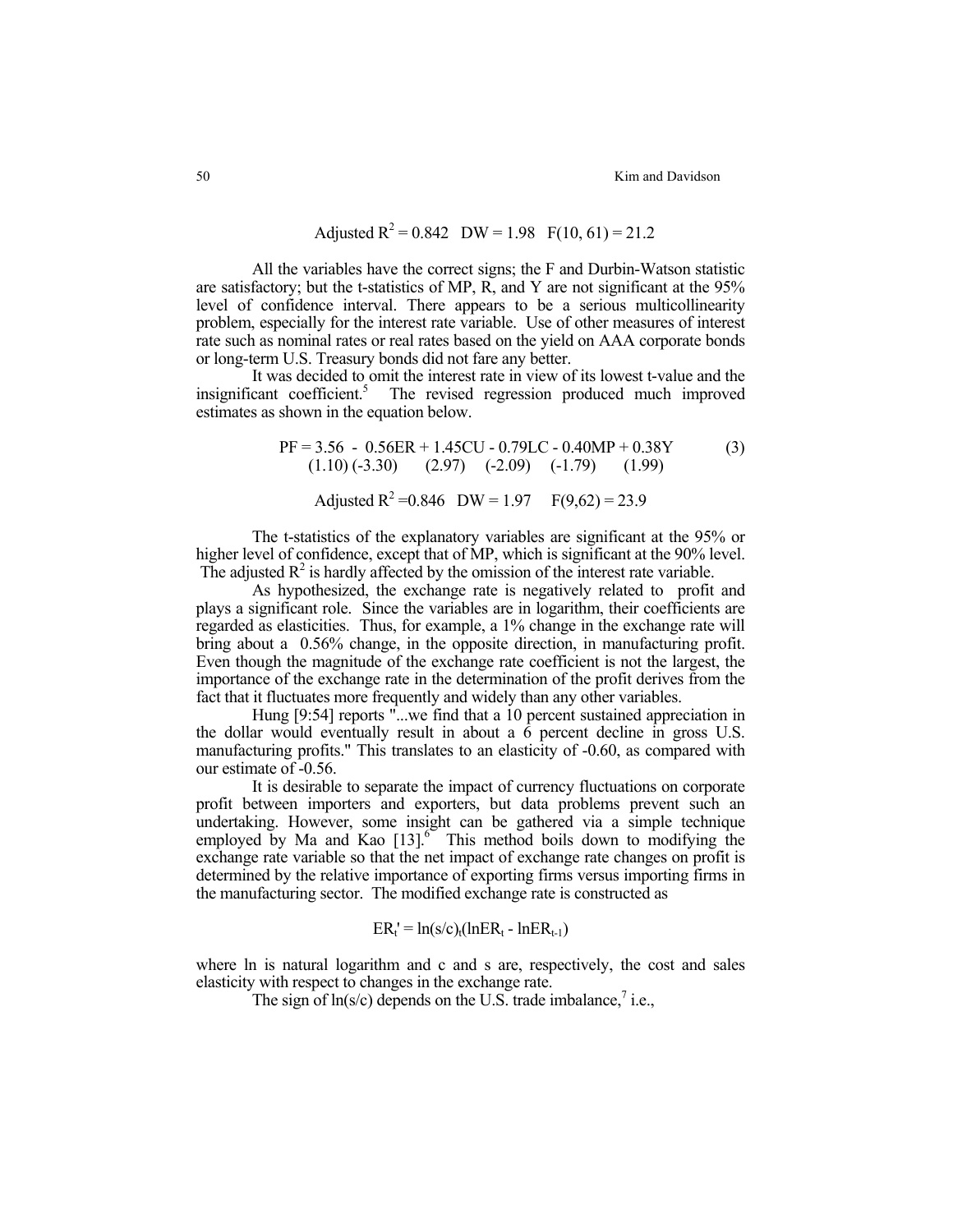(a) If the U.S. manufacturing sector is import dominated; then  $c > s$  and  $ln(s/c)$ 0.

(b) If the U.S. manufacturing sector is export dominated, then  $c < s$  and  $ln(s/c)$ 0.

Since ln(s/c) is not observable, we use a proxy variable constructed as

 $ln(s/c)_{t} = ln(merchandise exports/merchandise imports_{t})$ .<sup>8</sup>

The OLS regression analysis employing the new exchange rate and the other variables in the first-differenced form is presented below.<sup>[9](#page-17-8)</sup>

 PF = -0.61ER' + 1.97CU - 0.52LC - 0.94MP + 0.48Y (4) (-1.64) (2.01) (-2.40) (-3.47) (2.51) Adjusted R2 = 0.29 DW = 1.91 F(4, 71) = 8.78

Since the variables are first differenced, their coefficients reflect rates of change in the aggregate profit level due to rates of change in the explanatory variables. However, we note that the t-statistic of the exchange rate is significant at about only the 90% confidence interval. We further note that while DW and F statistics are satisfactory, the explanatory power of the model is somewhat low even for a first-differenced regression.

#### **Stationarity Test and Cointegration**

The validity of regression analysis rests on the assumption that the variables are stationary over time and that the relationship is constant. An investigation by Nelson and Plosser [16] and a series of studies spawned by it found that many macroeconomic time series behaved like random walks.

The variables in Equation (3) were subjected to the Dickey and Fuller [1] and the augmented Dickey-Fuller (ADF) tests for unit root to determine stationarity. For variable  $x_t$ , the *p*th order ADF test statistic is given by the t-ratio of  $a_2$  in the OLS regression of

$$
\Delta x_t = a_0 + a_1 T + a_2 x_{t-1} + \sum_{i=1}^p b_i \Delta x_{t-1} + e_t
$$
 (5)

where  $T$  is a trend and  $e_t$  are assumed to be identically and independently distributed random variables.

**Table 1 ADF Test for Unit Root** 

|          | Number of observations = $76(1975Q1 - 1993Q4)$ |                |
|----------|------------------------------------------------|----------------|
| Variable | Test of $I(0)$                                 | Test of $I(1)$ |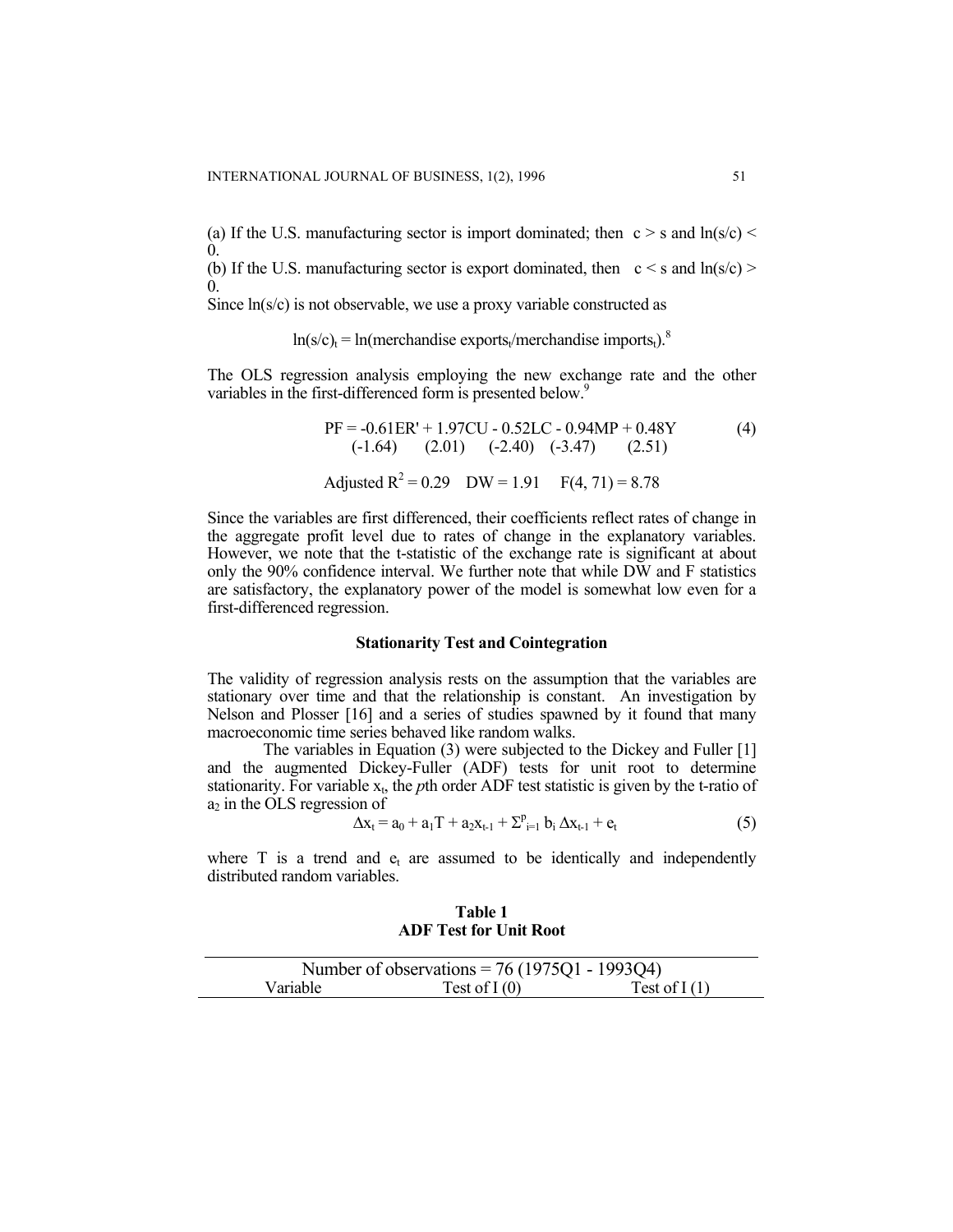| $-2.58$ | $-5.06$ |
|---------|---------|
| $-2.17$ | $-3.89$ |
| $-3.17$ | $-4.08$ |
| $-1.98$ | $-3.73$ |
| $-3.08$ | $-4.94$ |
| $-2.05$ | $-4.59$ |
|         |         |

Note:

a. The 95% critical value for testing the significance of ADF statistic is -2.90 for variables without trend and -3.47 for variables with trend. Only LC and Y had trend.

b. Variables are PF=real manufacturing corporate profit, ER=multilateral trade-weighted real exchange rate of the dollar, CU=manufacturing capacity utilization rate, LC=index of manufacturing unit labor cost, MP=index of industrial materials price, and  $Y=U.S$ . disposable personal income in 1982 dollars.

The ADF test result is reported in Table 1. A time series  $x_t$  is said to be integrated of order one or I(1) if its first difference is stationary, whereas a stationary time series is referred to as integrated of order zero or I(0). A random walk is a special case of an I(1) series. As can be seen from the table, only the capacity utilization rate (CU) and the materials price (MP) are stationary while the remaining variables are I(1); i.e., they attain stationarity after the first differencing. Since the majority of the variables in Equation (3) are nonstationary, it is possible that the relationship exhibited there is spurious and that it will change over time.

 We next perform a cointegration analysis to see whether such problems exist. Even though most of the variables are random walks, they may still possess a long-run equilibrium or cointegrating relation. The concept of cointegration was first introduced by Granger [7] and expanded upon by Engle and Granger [3]. According to this idea, when two variables  $x_t$  and  $y_t$  follow random walks but a linear combination  $z_t = x_t - ay_t$  is stationary, then the two variables are said to be cointegrated, meaning that they tend to move together over the long run.

 In order to test for cointegration, we employ a method devised by Johansen [10] and expanded by Johansen and Juselius [11]. This method features the well-accepted principle of the maximum likelihood procedure and facilitates treatment of multivariate cases, as opposed to the Engle-Granger method, which was designed for bivariate problems. Furthermore, in a recent Monte Carlo study, Gonzalo [6] tested several alternative cointegration techniques and found that Johansen's method performed best in estimating and testing cointegration relationship.

 The maximum likelihood estimation method is based on the error correction representation of the VAR model with Gaussian errors

$$
\Delta x_t = a_0 + \Gamma_1 \, \Delta x_{t-1} + \Gamma_2 \, \Delta x_{t-2} + \dots + \Gamma_{p-1} \, \Delta x_{t-p+1} + \Pi x_{t-p} + B z_t + e_t \tag{6}
$$

where  $x_t$  is an m x 1 vector of I(1) variables,  $\Gamma_1$ ,  $\Gamma_2$ ,...,  $\Gamma_{p-1}$ , II are m x m matrices of unknown parameters,  $z_t$  is an s x 1 vector of I(0) variables, B is an m x s matrix, and  $e_t$  are normally distributed with zero mean and constant variance. The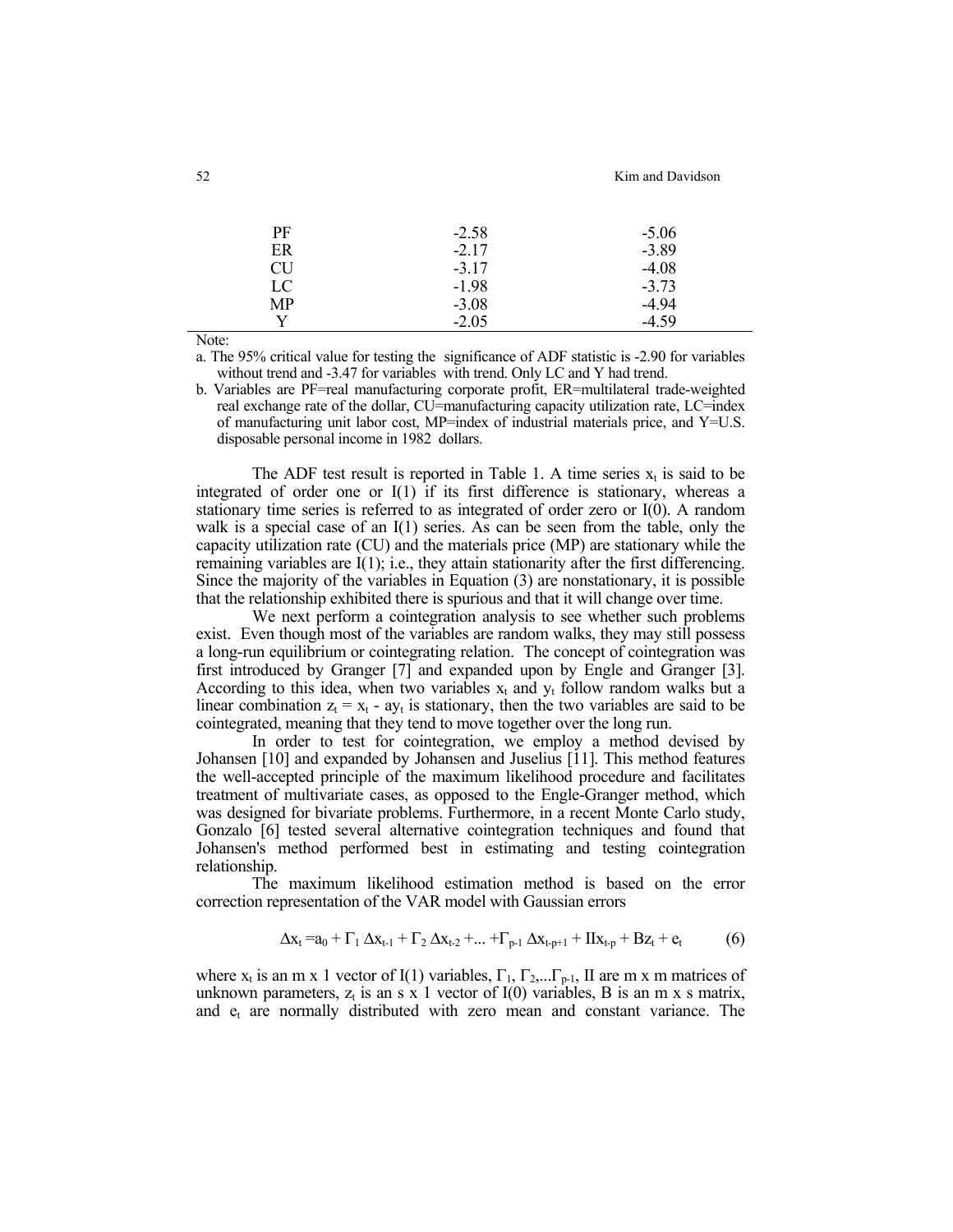Johansen procedure estimates Equation (6) subject to the hypothesis that II has a reduced rank,  $r < m$ . This hypothesis can be written as:

$$
H(r) = \alpha \beta' \tag{7}
$$

where  $\alpha$  and  $\beta$  are m x r matrices. Johansen and Juselius [11] show that, under certain conditions, the reduced rank condition implies that the process  $\Delta x_t$  is stationary,  $x_t$  is nonstationary, and  $\beta'x_t$  is stationary. The stationary relations  $\beta'x_t$ are referred to as the cointegrating relations.

The Johansen method has two test statistics for the number of cointegrating vectors: the maximum eigenvalue and trace. Under the maximum eigenvalue, the number of cointegrating vectors (r) is determined sequentially, starting with the null hypothesis that there is no cointegrating relation; that is,  $r = 0$ , against the alternative that  $r = 1$ . If the null is rejected, then the null hypothesis that there is at most one cointegrating vector  $(r \le 1)$  is tested against the alternative that  $r = 2$ , and so on. The procedure for the trace test is the same as for the eigenvalue test, and either may be used to check the conclusion of the other.

As we report in Table 2, there are three cointegrating vectors or long-run equilibrium relationships among the variables.<sup>10</sup> This means that the regression estimates shown in Equation (3) are expected to be stable over time.

#### **Vector Autoregressive System**

One problem with the traditional regression analysis is the *a priori* classification of endogenous and exogenous variables and the assumption that changes in the dependent variable are caused by changes in the right-hand-side variables. In reality, one is not so sure about such causation. It could be that the direction of causation is the opposite or that two variables influence each other or even that everything is caused by everything else in the system. In the context of our regression Equation (3),

high profit levels may lead to wage increases, which, in turn, cause inflation and lower value of the dollar, which increase net exports, income, and capacity utilization.

Given the absence of a clear-cut classification of exogenous and endogenous variables, a useful way to capture links among the variables is to employ a vector autoregressive system in which all variables potentially cause each other. A system of VAR is an econometric model requiring a minimum of *a priori* theory to restrict the relationship among variables of interest. Under this methodology--which is sometimes called the atheoretic approach--model builders do not have to depend on

#### **Table 2 Johansen Maximum Likelihood Cointegration Test**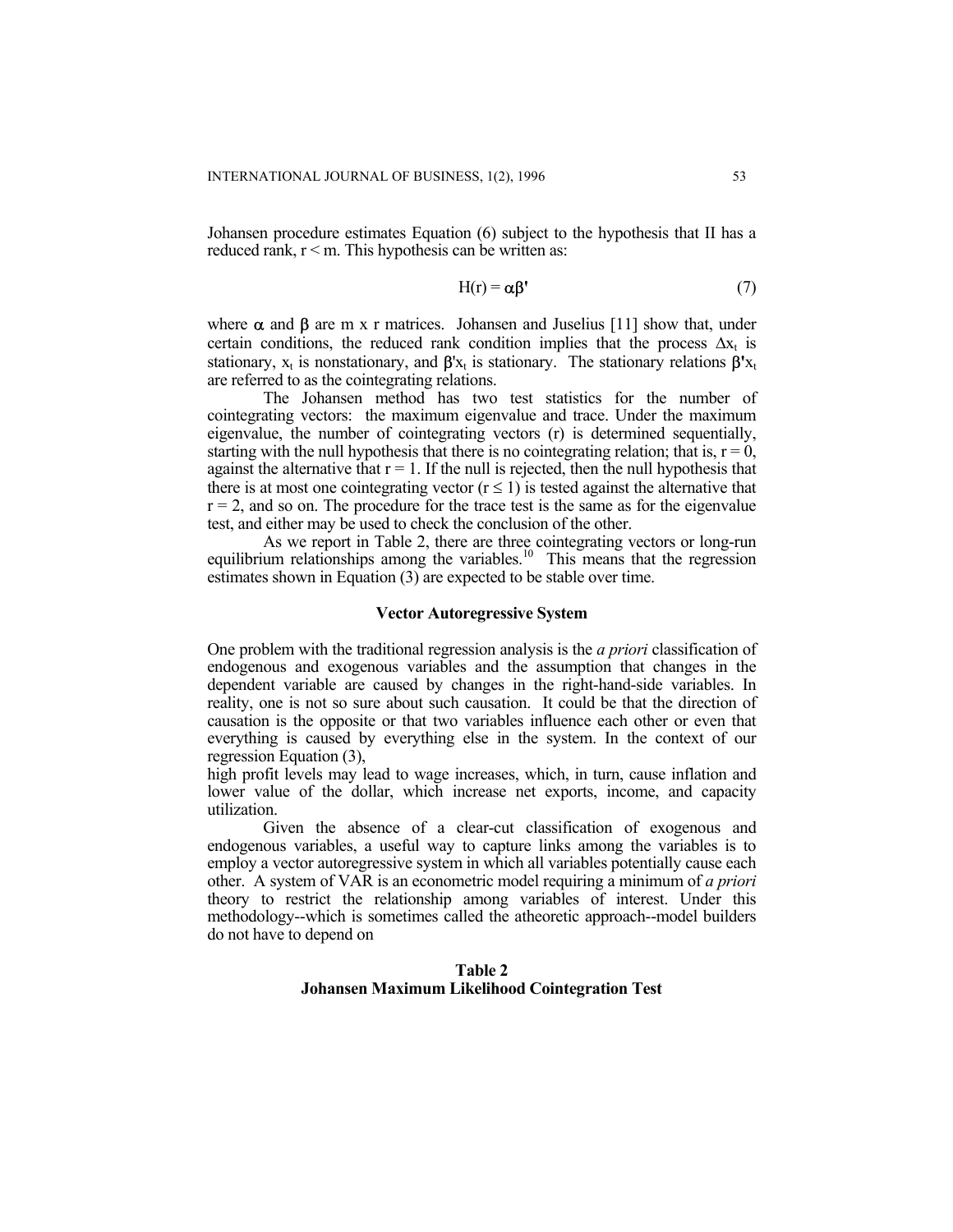| Number of observations=76 (1975Q1 - 1993Q4) |                                          |          |        |       |       |  |  |
|---------------------------------------------|------------------------------------------|----------|--------|-------|-------|--|--|
| Lag in vector autoregression $=$ 4          |                                          |          |        |       |       |  |  |
| Variables in                                |                                          | Based on |        |       |       |  |  |
| cointegrating                               | Value<br>Critical<br>maximal             |          |        |       |       |  |  |
| vector                                      | 95%<br>Null<br>Alternative<br>eigenvalue |          |        |       |       |  |  |
| PF, ER, CU,                                 | 50.84<br>34.40<br>$r = 1$<br>$r = 0$     |          |        |       | 31.66 |  |  |
| LC, MP, Y                                   | $r \leq 1$                               | $r = 2$  | 30.36  | 28.14 | 25.56 |  |  |
|                                             | $r \leq 2$                               | $r = 3$  | 24.19  | 22.00 | 19.77 |  |  |
|                                             | $r \leq 3$                               | $r = 4$  | 13.40  | 15.67 | 13.75 |  |  |
|                                             | $r \leq 4$                               | $r = 5$  | 4.10   | 9.24  | 7.53  |  |  |
|                                             | Based on                                 |          |        |       |       |  |  |
|                                             |                                          |          | trace  |       |       |  |  |
| PF, ER, CU,                                 | $r=0$                                    | $r = 1$  | 122.87 | 76.07 | 71.86 |  |  |
| LC, MP, Y                                   | $r \leq 1$                               | $r = 2$  | 72.04  | 53.12 | 49.65 |  |  |
|                                             | $r \leq 2$                               | $r = 3$  | 41.68  | 34.91 | 32.00 |  |  |
|                                             | $r \leq 3$                               | $r = 4$  | 17.49  | 19.96 | 17.85 |  |  |
|                                             | $r \leq 4$                               | $r = 5$  | 4.10   | 9.24  | 7.53  |  |  |

#### **(non-trended case)**

Note:

a. Test statistics and critical values are generated by *Microfit 3.0* by Pesaran and Pesaran [19].

b. r is the number of cointegrating vectors.

c. Introducing a linear trend in the cointegrating vector yielded essentially the same results. Only LC and Y had trend.

d. Variables are PF=real manufacturing corporate profit, ER=multilateral trade-weighted real exchange rate of the dollar, CU=manufacturing capacity utilization rate, LC=index of manufacturing unit labor cost, MP=index of industrial materials price, and Y=U.S. disposable personal income in 1982 dollars.

particular economic theories because all the variables are treated as endogenous. First introduced by Sims [20], the VAR analysis has been widely applied to diverse areas of empirical investigations despite its limitations.<sup>11</sup>

VAR estimates are obtained by OLS regression of

$$
Z_t = \sum_{i=1}^p A_i Z_{t-i} + E_t \tag{8}
$$

where  $Z_t$  is a column vector of observations on the current values of all the variables in the model and  $E_t$  is a column vector of random errors assumed to be contemporaneously correlated but not autocorrelated. When applying the VAR technique to our model, each of the six variables in Equation  $(3)$  is regressed against the lagged values of itself and all of the other variables and a constant to extract any information existing in the movements of these variables.<sup>12</sup> The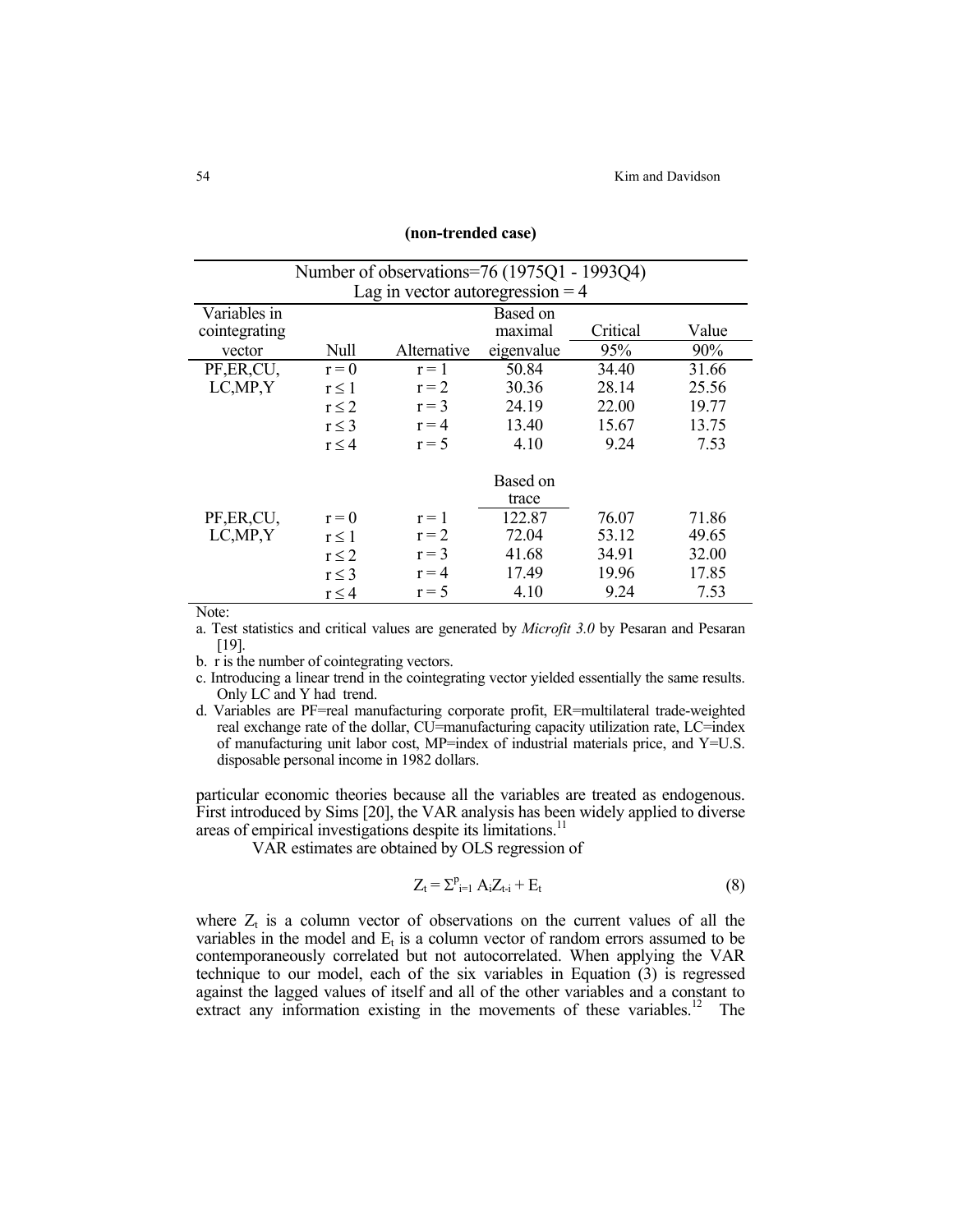estimated VAR equations are difficult to interpret and are not presented here, but the characteristics of the system are best understood by studying the contemporaneous correlations among the residuals or innovations in the different equations.

| Variables | PF      | ER      | CU      | LC      | MP       |      |
|-----------|---------|---------|---------|---------|----------|------|
| PF        | 1.00    |         |         |         |          |      |
| ER        | $-0.27$ | 1.00    |         |         |          |      |
| CU        | 0.68    | $-0.14$ | 1.00    |         |          |      |
| LC        | $-0.40$ | $-0.15$ | $-0.68$ | 1.00    |          |      |
| <b>MP</b> | $-0.44$ | $-0.05$ | $-0.51$ | $-0.44$ | 1.00     |      |
|           | 0.22    | $-0.03$ | 0.16    | 0.07    | $-0.002$ | l.00 |

| <b>Table 3</b>                                           |
|----------------------------------------------------------|
| <b>Correlation Matrix of Contemporaneous Innovations</b> |
| VAR model covering 1975Q1 - 1993Q4                       |

Note:

a. A 4-quarter lag for each variable in VAR.

b. Variables are PF=real manufacturing corporate profit, ER=multilateral trade-weighted real exchange rate of the dollar, CU=manufacturing capacity utilization rate, LC=index of manufacturing unit labor cost,  $MP$ =index of industrial materials price, and Y=U.S. disposable personal income in 1982 dollars.

The first column of Table 3 shows the correlations of the profit innovations. The negative signs for the exchange rate, the labor cost, and the materials price, and the positive signs for the capacity utilization and the income are consistent with the way these variables are expected to influence the profitability, as shown in Equation (3). We also notice that the innovations in the exchange rate are negatively correlated with the innovations of the remaining four variables, which is consistent with the fact that a higher production rate, labor cost, materials price, and income tend to be associated with a lower exchange value of the dollar. The positive correlation of the capacity utilization disturbances with those of the income is as expected, and the negative correlations with the labor cost and materials price imply that higher input costs lead to lower production and capacity utilization rates. The labor cost is positively correlated with the income, as it should be; and the negative correlation between the labor cost and the materials price means that increases in the cost of either factor result in a lower level of output, which tends to depress the price of the other. Finally, the negative correlation between the materials price and income, although very weak, can be interpreted to mean that higher prices of materials cause lower production and income.

#### **IV. CONCLUDING REMARKS**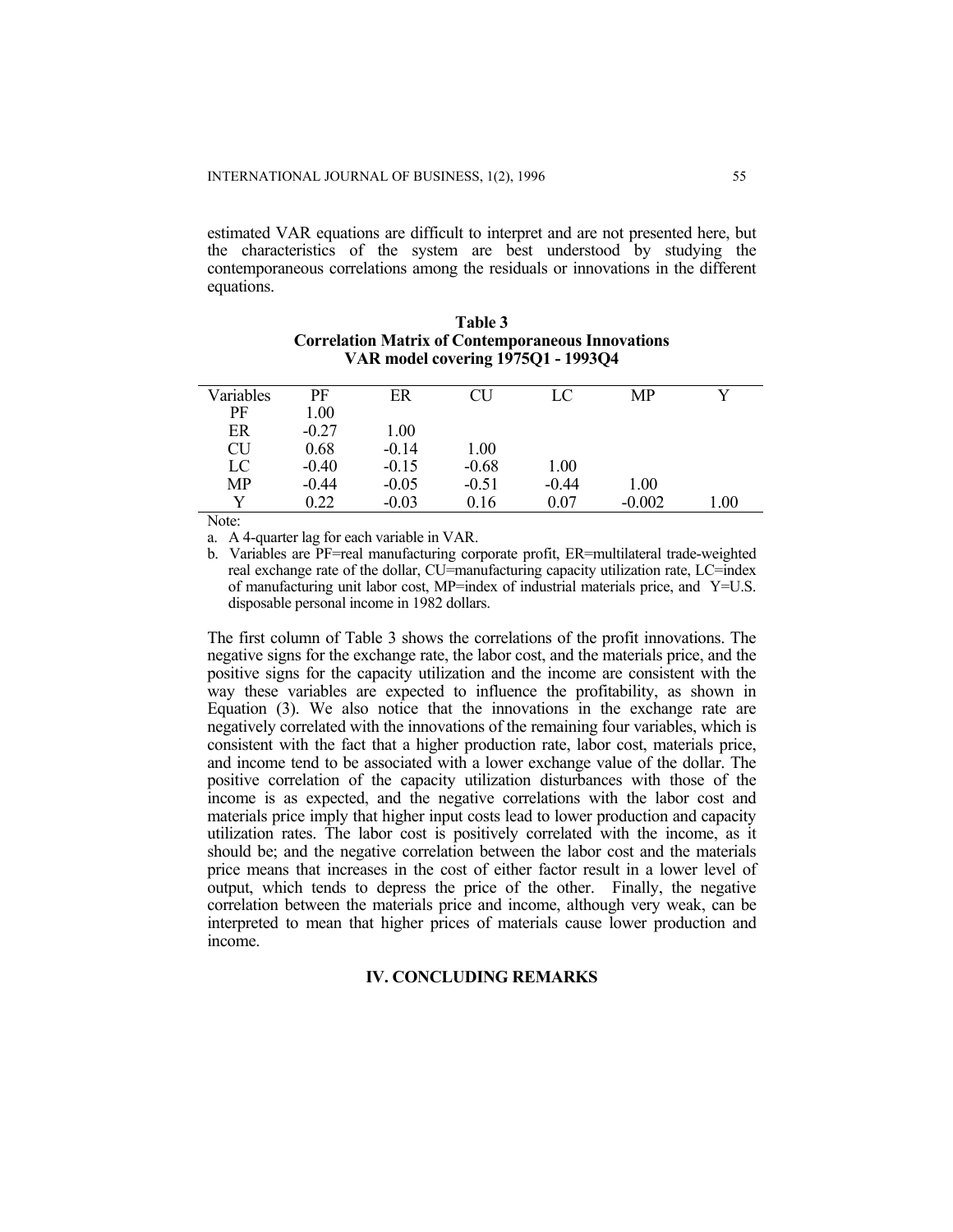The general floating of major currencies since 1973 spawned numerous empirical studies estimating the impact of exchange rate changes on import/export prices and on external balances, but the empirical investigation into the relationship between the exchange rate changes and the aggregate profit of U.S. manufacturing firms is all but nonexistent. In this paper, we conducted regression analysis to identify several factors, including the dollar exchange rate, that have significant effects on the profitability of the U.S. manufacturing industry. The regression outcome revealed that the exchange rate, the manufacturing unit labor cost, and the industrial materials price were negatively related to aggregate manufacturing profit and the manufacturing capacity utilization rate and the real disposable personal income were positively related.

 Performing a stationarity test, we discovered that four of the six variables were random walks; but a cointegration test ensured that the variables have longrun equilibrium relationships and that the regression estimates would be timeinvariant. A VAR method was also applied to the data in view of the doubtful nature of categorizing, on *a priori* basis, endogenous and exogenous variables in regression analysis. The VAR technique generally supported the results of the regression analysis.

### **NOTES**

- 1. An earlier study by Finkel and Tuttle [4] found a significant inverse relationship between the U.S. trade balance and the aggregate profit margin of the American corporation.
- 2. The degree of price adjustments for importables and exports depends on whether the goods are homogeneous or differentiated. The more substitutable the goods are, the more producers will adjust prices to changes in the exchange rate.
- 3. This is EBIT plus depreciation allowances.
- 4. ER, MP, and R were lagged two quarters and CU, LC, and Y were lagged one quarter to allow for the time lapse between changes in these variables and sales and profit accounting.
- 5. There are several solutions to the multicollinearity problem, including dropping variables, which are all ad hoc measures. See Maddala [14:280- 295] for a detailed discussion.
- 6. Ma and Kao [13] used this method to gauge the impact of changes in foreign exchange rate on stock prices, but it is also applicable to corporate profit determination.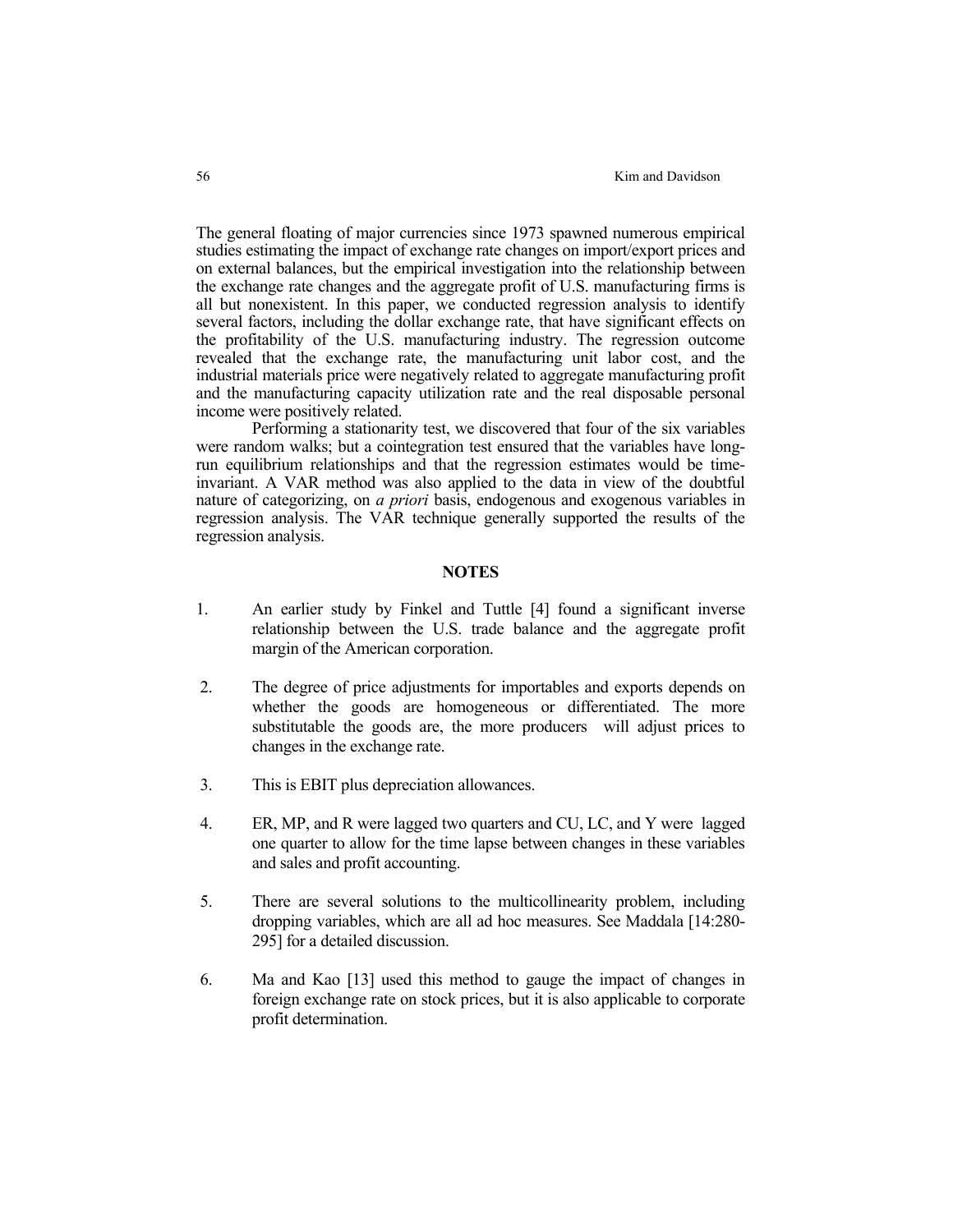- 7. See Ma and Kao [13] for a detailed discussion of this point.
- 8. Values of U.S. merchandise exports and imports are obtained from various issues of *Federal Reserve Bulletin*.
- 9. Since the revised exchange rate is in the first-difference form, all other variables are also first differenced.
- 10. One cointegrating vector simply means the existence of a long-run economic relationship in the levels of the variables. However, more than one cointegrating vector can exist in a multivariate system. In general, it can be viewed that the more cointegrating vectors there are, the more stable the system will be in the long run.
- 11. Main criticisms include overparameterization and inability to draw policy implications from autoregressive statistics unless some structural interpretations are made.
- 12. Each variable is lagged four quarters. Seasonal dummies were excluded because of their insignificant t-values.

#### **REFERENCES**

- [1] Dickey, D. A. and W. A. Fuller. (1981). "Likelihood Ratio Statistics for Autoregressive Time Series with a Unit Root." *Econometrica*, 49(4), 1057-1072.
- [2] Dornbusch, Rudiger. (1987). "Exchange Rates and Prices." *American Economic Review*, 77(1), 93-106.
- [3] Engle, R. F. and C. W. J. Granger. (1987). "Co-integration and Error Correction: Representation, Estimation, and Testing." *Econometrica*, 55(2), 251-276.
- [4] Finkel, S. R. and D. L. Tuttle. (1971). "Determinants of the Aggregate Profit Margin." *Journal of Finance*, 1067-1075.
- [5] Fisher, E. (1989). "A Model of Exchange Rate Pass-through." *Journal of International Economics*, 26(1/2), 119-137.
- [6] Gonzalo, J. (1994). "Five Alternative Methods of Estimating Long-run Equilibrium Relationships." *Journal of Econometrics*, 60, 203-233.
- [7] Granger, C. W. J. (1981). "Some Properties of Time Series Data and Their Use in Econometric Model Specification." *Journal of Econometrics*, 16, 121-130.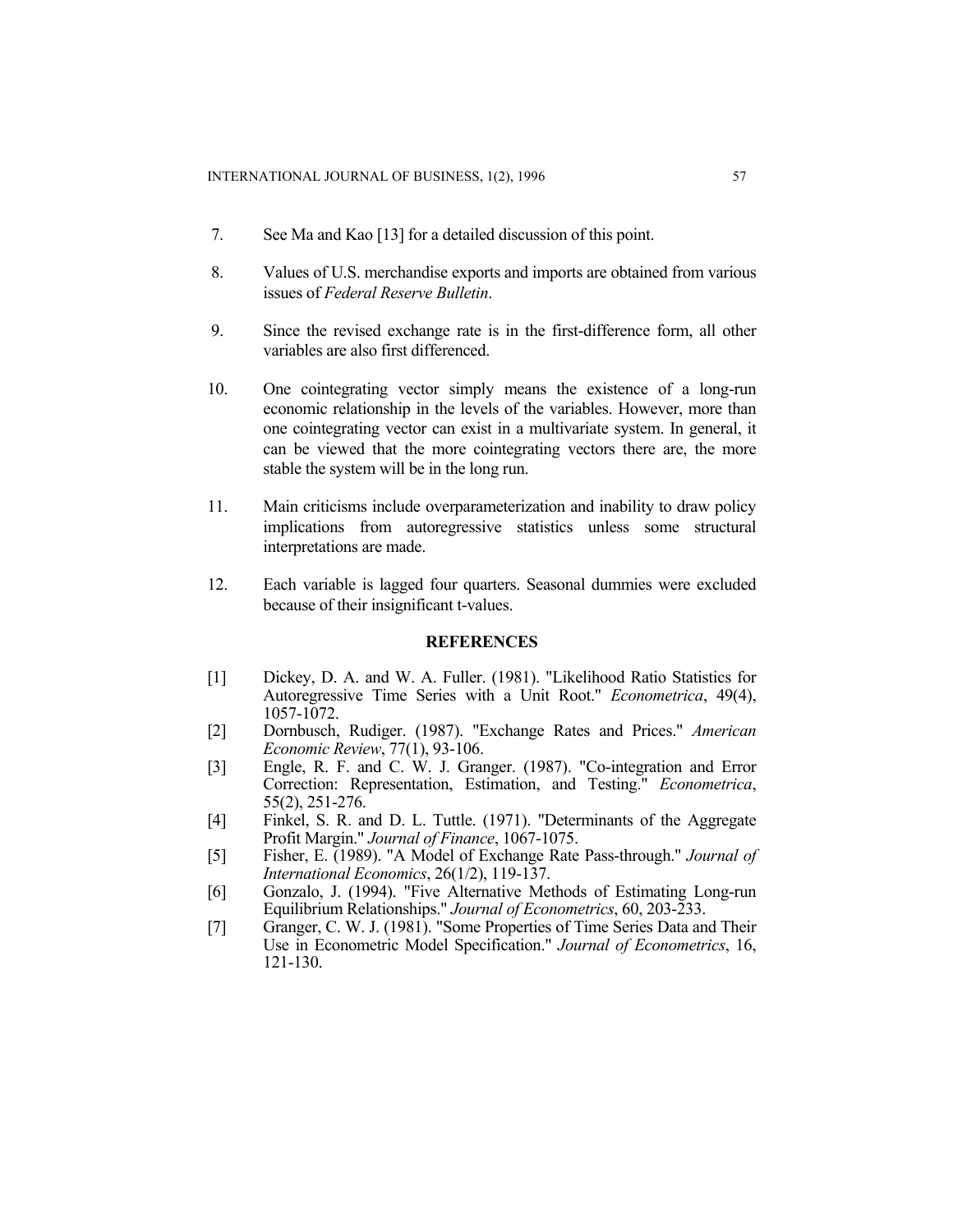- [8] Hooper, Peter and Catherine L. Mann. (1989). "Exchange Rate Passthrough in the 1980s: The Case of U.S. Imports of Manufactures." *Brookings Papers on Economic Activity*, 1, 297-329.
- [9] Hung, Juann. (Winter 1992-93). "Assessing the Exchange Rate's Impact on U.S. Manufacturing Profits." *Quarterly Review*, Federal Reserve Bank of New York, 17(4), 44-63.
- [10] Johansen, S. (1988). "Statistical Analysis of Cointegration Vectors." *Journal of Economic Dynamics and Control*, 12, 231-254.
- [11] Johansen, S. and K. Juselius. (1990). "Maximum Likelihood Estimation and Inference on Cointegration - with Applications to the Demand for Money." *Oxford Bulletin of Economics and Statistics*, 52(2), 169-210.
- [12] Khosla, A. and J. Teranishi. (1989). "Exchange Rate Pass-through in Export Prices: An International Comparison." *Hitotsubashi Journal of Economics*, 30(1), 31-48.
- [13] Ma, Christopher K. and G. Wenchi Kao. (1990). "On Exchange Rate Changes and Stock Price Reactions." *Journal of Business Finance & Accounting*, 17(3), 441-449.
- [14] Maddala, G. S. (1992). *Introduction to Econometrics*, 2nd ed. Macmillan Publishing Co., New York, New York.
- [15] Mann, Catherine L. (1986). "Prices, Profit Margin, and Exchange Rates." *Federal Reserve Bulletin*, (June), 366-379.
- [16] Nelson, C. R. and C. I. Plosser. (1982). "Trends and Random Walks in Macroeconomic Time Series: Some Evidence and Implications." *Journal of Monetary Economics*, 10, 139-162.
- [17] Ohno, K. (1990). "Exchange Rate Fluctuations, Pass-through, and Market Share." *International Monetary Fund Staff Papers*, 37(2), 294-310.
- [18] Pagan, A. R. and A. D. Hall. (1983). "Diagnostic Tests and Residual Analysis." *Communications in Statistics: Econometric Review*, 2, 159- 218.
- [19] Pesaran, M. Hashem and Bahram Pesaran. (1991). *Microfit 3.0*, Oxford University Press.
- [20] Sims, C. (1980). "Macroeconomics and Reality." *Econometrica*, 48, 1-48.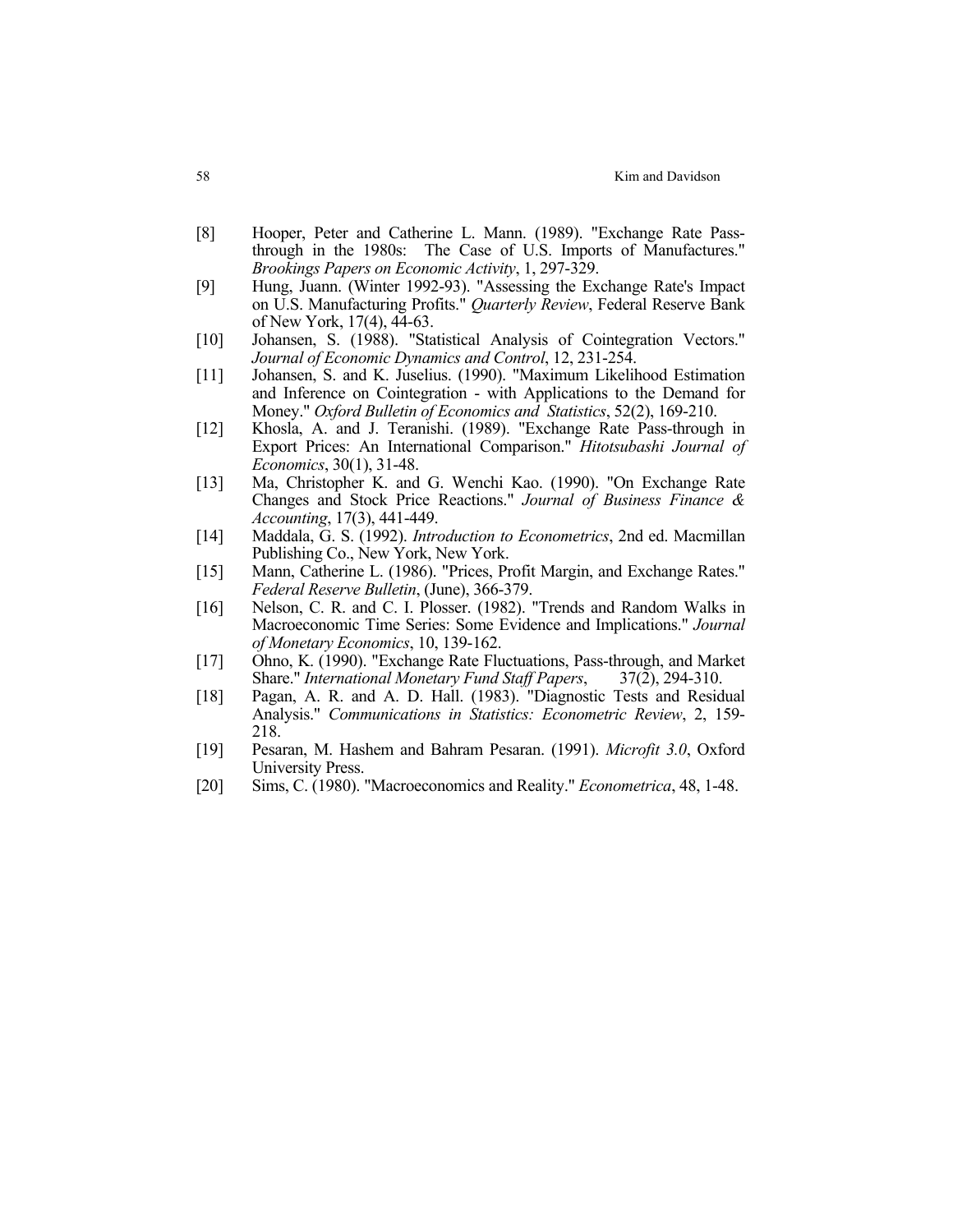#### **NOTES**

- 1. An earlier study by Finkel and Tuttle [4] found a significant inverse relationship between the U.S. trade balance and the aggregate profit margin of the American corporation.
- 2. The degree of price adjustments for importables and exports depends on whether the goods are homogeneous or differentiated. The more substitutable the goods are, the more producers will adjust prices to changes in the exchange rate.
- 3. This is EBIT plus depreciation allowances.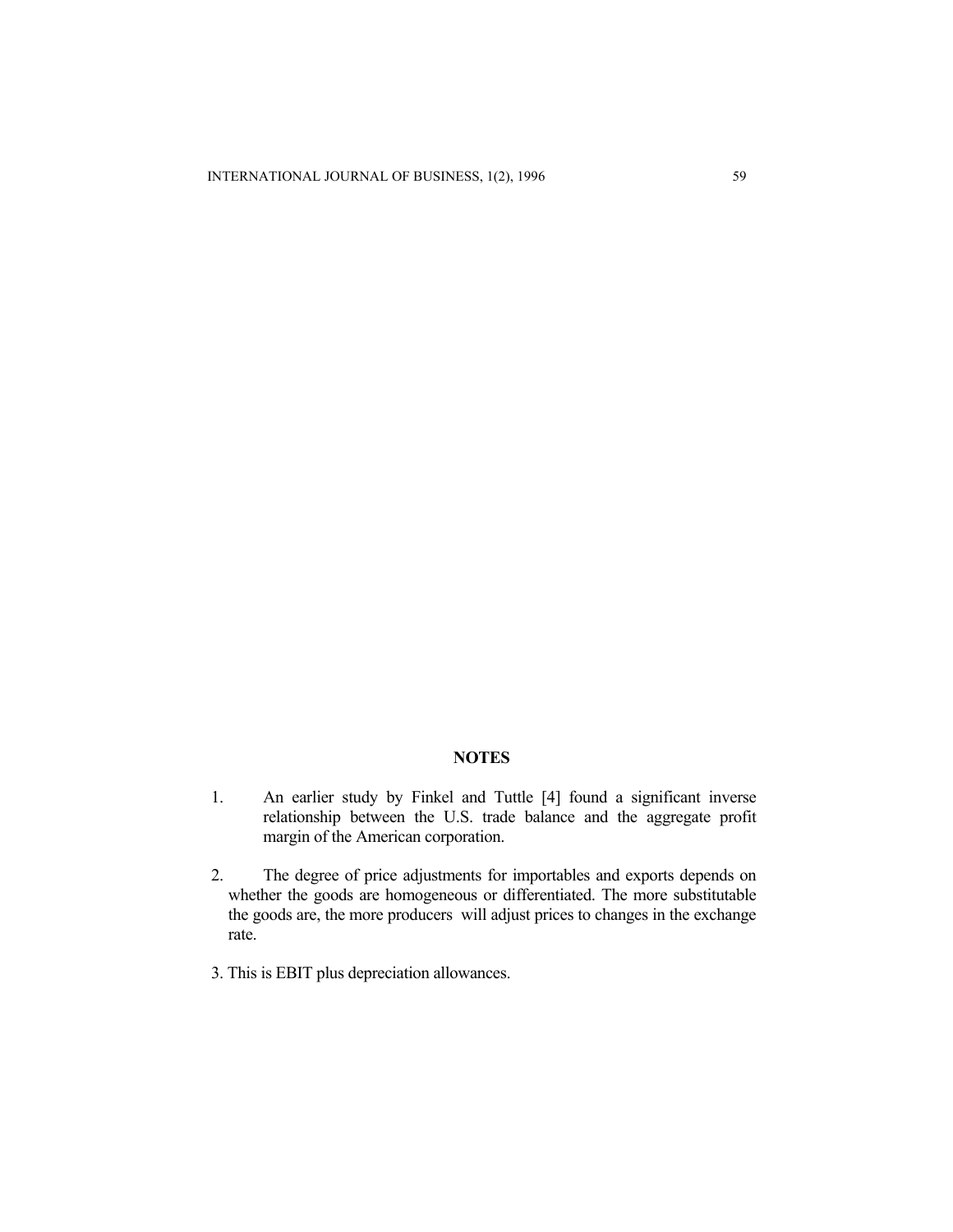- 4. ER, MP, and R were lagged two quarters and CU, LC, and Y were lagged one quarter to allow for the time lapse between changes in these variables and sales and profit accounting.
- 5. There are several solutions to the multicollinearity problem, including dropping variables, which are all ad hoc measures. See Maddala [14:280-295] for a detailed discussion.
- 6. Ma and Kao [13] used this method to gauge the impact of changes in foreign exchange rate on stock prices, but it is also applicable to corporate profit determination.
- 7. See Ma and Kao [13] for a detailed discussion of this point.
- 8. Values of U.S. merchandise exports and imports are obtained from various issues of *Federal Reserve Bulletin*.
- 9. Since the revised exchange rate is in the first-difference form, all other variables are also first differenced.
- 10. One cointegrating vector simply means the existence of a long-run economic relationship in the levels of the variables. However, more than one cointegrating vector can exist in a multivariate system. In general, it can be viewed that the more cointegrating vectors there are, the more stable the system will be in the long run.
- 11. Main criticisms include overparameterization and inability to draw policy implications from autoregressive statistics unless some structural interpretations are made.
- 12. Each variable is lagged four quarters. Seasonal dummies were excluded because of their insignificant t-values.

#### **REFERENCES**

- [1] Dickey, D. A. and W. A. Fuller. (1981). "Likelihood Ratio Statistics for Autoregressive Time Series with a Unit Root." *Econometrica*, 49(4), 1057-1072.
- [2] Dornbusch, Rudiger. (1987). "Exchange Rates and Prices." *American Economic Review*, 77(1), 93-106.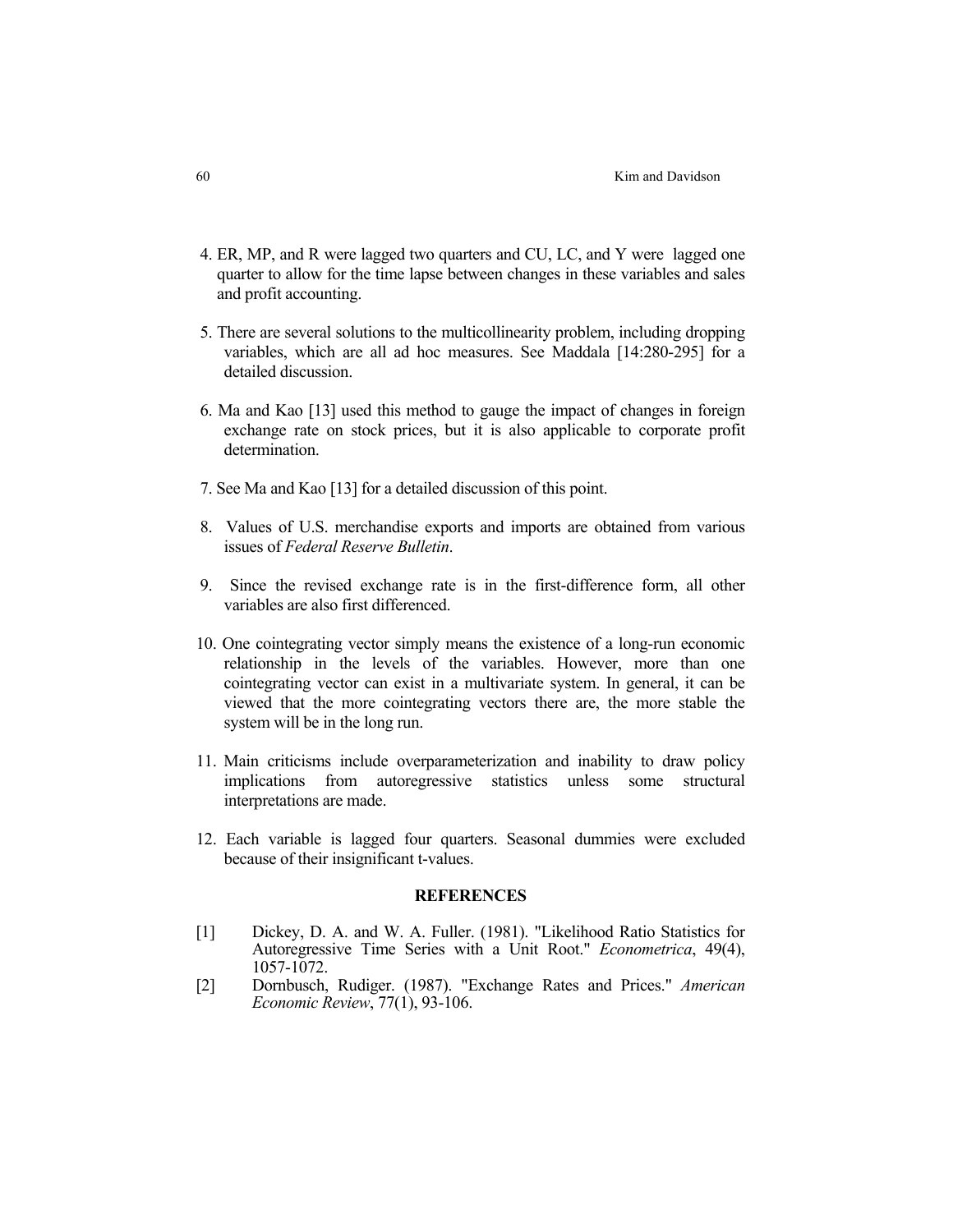- [3] Engle, R. F. and C. W. J. Granger. (1987). "Co-integration and Error Correction: Representation, Estimation, and Testing." *Econometrica*, 55(2), 251-276.
- [4] Finkel, S. R. and D. L. Tuttle. (1971). "Determinants of the Aggregate Profit Margin." *Journal of Finance*, 1067-1075.
- [5] Fisher, E. (1989). "A Model of Exchange Rate Pass-through." *Journal of International Economics*, 26(1/2), 119-137.
- [6] Gonzalo, J. (1994). "Five Alternative Methods of Estimating Long-run Equilibrium Relationships." *Journal of Econometrics*, 60, 203-233.
- [7] Granger, C. W. J. (1981). "Some Properties of Time Series Data and Their Use in Econometric Model Specification." *Journal of Econometrics*, 16, 121-130.
- [8] Hooper, Peter and Catherine L. Mann. (1989). "Exchange Rate Passthrough in the 1980s: The Case of U.S. Imports of Manufactures." *Brookings Papers on Economic Activity*, 1, 297-329.
- [9] Hung, Juann. (Winter 1992-93). "Assessing the Exchange Rate's Impact on U.S. Manufacturing Profits." *Quarterly Review*, Federal Reserve Bank of New York, 17(4), 44-63.
- [10] Johansen, S. (1988). "Statistical Analysis of Cointegration Vectors." *Journal of Economic Dynamics and Control*, 12, 231-254.
- [11] Johansen, S. and K. Juselius. (1990). "Maximum Likelihood Estimation and Inference on Cointegration - with Applications to the Demand for Money." *Oxford Bulletin of Economics and Statistics*, 52(2), 169-210.
- [12] Khosla, A. and J. Teranishi. (1989). "Exchange Rate Pass- through in Export Prices: An International Comparison." *Hitotsubashi Journal of Economics*, 30(1), 31-48.
- [13] Ma, Christopher K. and G. Wenchi Kao. (1990). "On Exchange Rate Changes and Stock Price Reactions." *Journal of Business Finance & Accounting*, 17(3), 441-449.
- [14] Maddala, G. S. (1992). *Introduction to Econometrics*, 2nd ed. Macmillan Publishing Co., New York, New York.
- [15] Mann, Catherine L. (1986). "Prices, Profit Margin, and Exchange Rates." *Federal Reserve Bulletin*, (June), 366-379.
- [16] Nelson, C. R. and C. I. Plosser. (1982). "Trends and Random Walks in Macroeconomic Time Series: Some Evidence and Implications." *Journal of Monetary Economics*, 10, 139-162.
- [17] Öhno, K. (1990). "Exchange Rate Fluctuations, Pass-through, and Market Share." *International Monetary Fund Staff Papers*, 37(2), 294-310.
- [18] Pagan, A. R. and A. D. Hall. (1983). "Diagnostic Tests and Residual Analysis." *Communications in Statistics: Econometric Review*, 2, 159- 218.